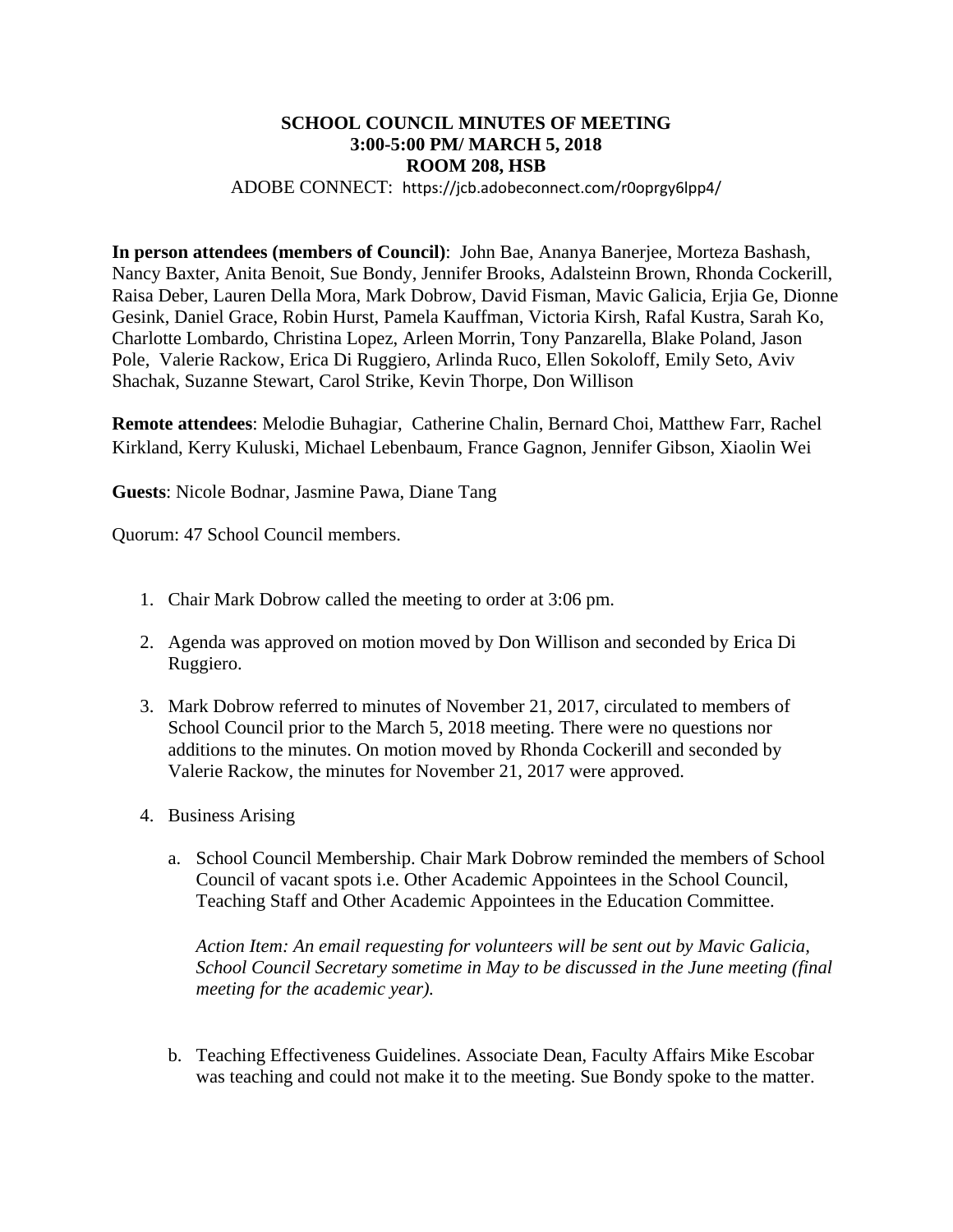The final version of the Guidelines was circulated to the members of School Council for review. There were no questions nor additions to the document. Steini Brown offered that he received an approval from the Provost's Office assuring that the guidelines meet University standards. On motion by Steini Brown, seconded by Don Willison, the Teaching Effectiveness Guidelines were accepted and approved by the School Council. Brown, seconded by Don Willison, the Teaching Effectiveness Guidelines were accepted and approved by the School Council.

*UPDATE: The VPFAL office has been informed that the guidelines were approved by the School Council. The VPFAL office will forward the document to the Committee on Academic Policy and Programs (AP&P) for approval and the Academic Board for information.* 

- 5. New Business
- A. Blackboard Transition to Quercus. Sue Bondy reminded everyone that Blackboard will now be replaced by Quercus. It is urgent for faculty to learn Quercus through trainings offered at the Divisional level.
- B. Operational Plan. The document has been presented at Faculty Meetings for both PHS and IHPME and it was well-received. The plan will be made public and needs to be discussed at School Council for further comments. A few minor comments followed. Suzanne Stewart will write an acknowledgment of the land in the beginning of the document. On motion moved by Aviv Shachak, seconded by Nancy Baxter, the Operational Plan was approved.
- C. Budget Plan. Steini provided explanation on the projections for 2017-2023. Good news is that the School is farther away from being in the red. Steini also mentioned briefly the Paul Dalla Lana gift and what plans are underway.
- D. Complement Plan. The Provost's Office is better pleased with how the Budget Plan has shaped up; hiring freeze is lifted. Negotiations on the number of hires ongoing.
- E. DLSPH Brand Framework. Nicole Bodnar presented 6 slides of the branding framework which is a result of research, analysis and input across members of DLSPH community, reviewed by the senior administration team and the Branding Steering committee. It is a summation of the School's intent, goals, the what, how and why we do what we do. This framework will be discussed further in future PHS and IHPME faculty meetings. Target rollout is Spring/Summer 2018. There were no questions or comments.
- 6. Standing Items
	- A. School Council Education Committee. Sue Bondy spoke on behalf of Education Committee Chair Paul Bozek who was in India at the time of meeting.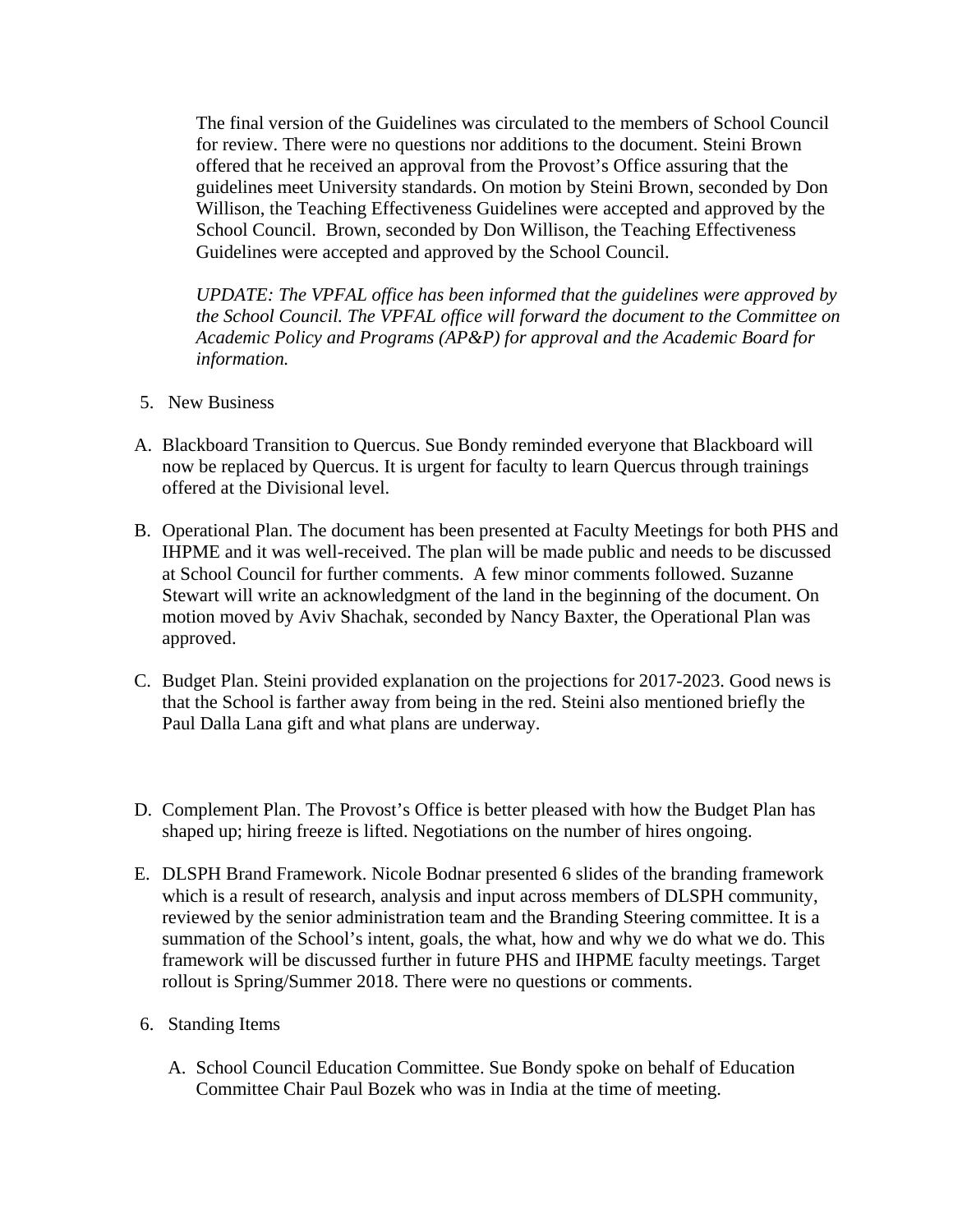- 1. Major Modifications. These courses were passed at Education Committee Meeting on February 20, 2018 forwarded to School Council for approval. These were previously circulated to Council for review.
- a. *New PhD Concentration: Health Professions Education Research*. No further questions/comments were received from members of School Council. On a motion moved by Don Willison and seconded by Nancy Baxter, the new field of PhD concentration is approved.
- b. *New field of Study: MPH Indigenous Health.* There were no further comments nor questions received. On a motion moved by Blake Poland and seconded by Eric Di Ruggiero, the new field of study is approved.

*Action Item: Ellen Sokoloff of the Graduate Office will inform and send the forms to the Office of the Vice-Provost, Academic Programs of these major modifications.* 

- 2. The School Council was informed of the Minor modifications that were approved by the Education Committee on Feb 20.
	- **a) New Courses**
	- CHL5431H: Spatial Epidemiology: Introductory Methods and Applications (Dr. Erjia Ge)
	- CHL5521H: Indigenous Practicum Preparation (Janet Smylie)
	- CHL5522H: Indigenous Food Systems, Environment & Health (Janet Smylie)
	- CHL5523H: Indigenous Health and Social Policy (Janet Smylie)
	- HAD5022: Politics, Policy, Public Health and Health Technology (Fiona Miller, Joel Lexchin)
	- **b) Course Renumbering**
	- CHL5520H: Indigenous Health (from CHL5421H)
	- **c) Course Renaming**
	- MHI2001H: Fundamentals of Health Informatics
	- MHI2002H: Emergent Topics in Health Informatics
- 3. Education Committee Terms of Reference. Mark Dobrow mentioned that at the Education Committee meeting of Feb 20 a concern was raised on potential overlap of function/discussion with the Graduate Curriculum Committees (both graduate unites) where most of the discussion/debate takes place. There seems to be a need to look at the role of the Education Committee. This item is being introduced as a matter for discussion to be brought forward to the June School Council meeting.
- B. Diversity and Equity Committee. Co-Chair Rhonda Cockerill provided updates: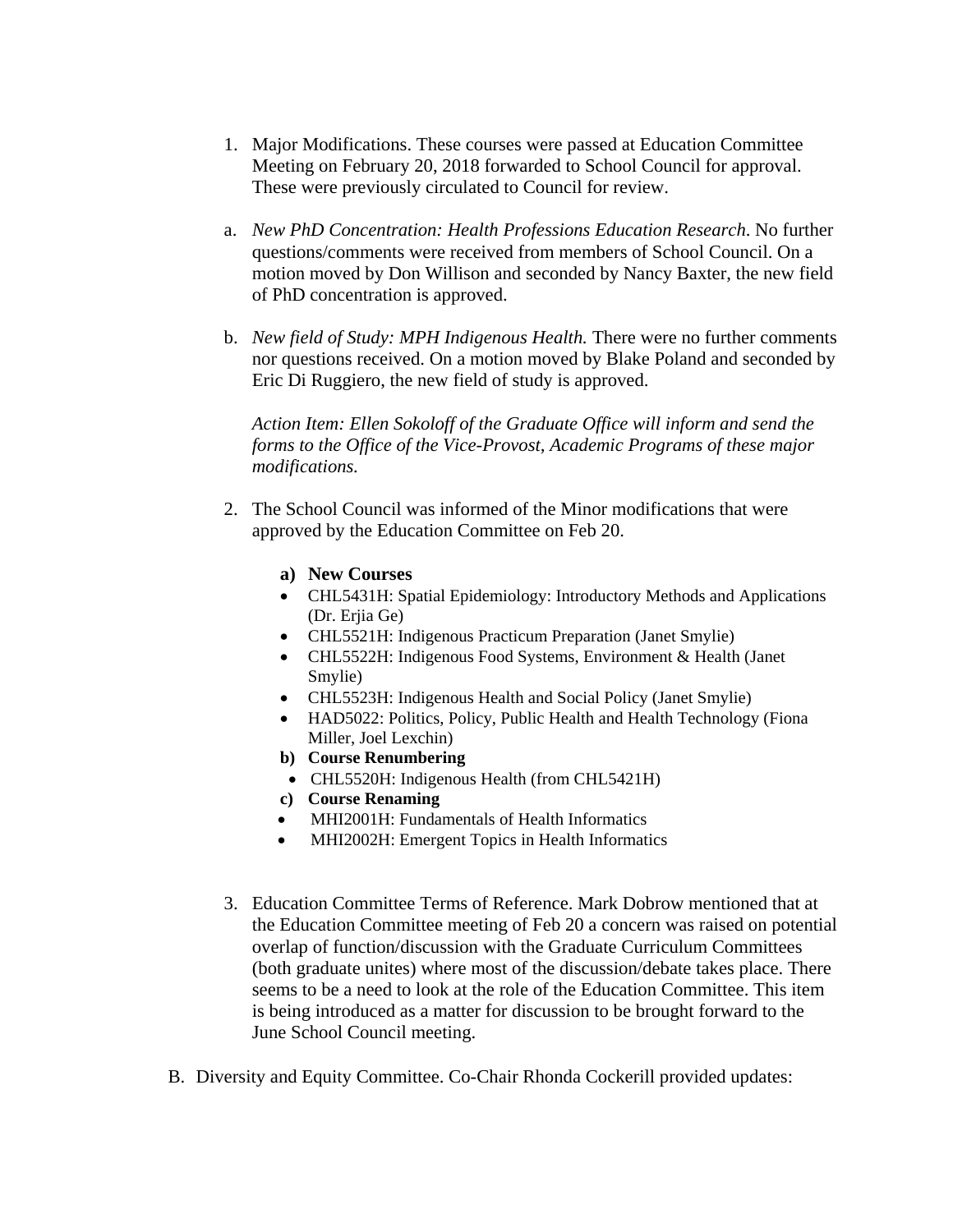- 1) The Statement on Equity, Diversity and Excellence is up on the School's website. http://www.dlsph.utoronto.ca/wp-content/uploads/2015/04/DLSPH-DIVERSITY-STATEMENT\_FINAL.pdf
- 2) Job Description for the Equity, Diversity and Inclusion Lead is now approved and ready to be posted internally.

*The invitation for applications for the position Equity, Diversity and Inclusion Lead (EDIL) was circulated to Faculty on March 6 by the Dean's Office.* 

- C. Chief Administrative Officer. Robin Hurst provided the following updates:
	- 1) The recommendation coming from the Administrative Review to hire a Business Manager for the PHS is now being addressed. The process started in January 2018. The job description has gone to a central committee and is currently being rated.

*Update: The position of Business Manager has been posted in the external and internal job boards until March 16 to April 6.* 

- 2) IT Review. The Chief Information Officer Bo Wandschneider met with Steini and Robin and came up with a four-person committee to conduct consultations with DLSPH faculty, staff and students. Robin will be reaching out to folks for these consultations.
- 3) VOIP. The University is moving away from Bell as a cost-saving strategy. Divisions are encouraged to move toward this direction otherwise will be carrying the associated high cost.
- 4) Office 365. A university-wide implementation which will allow more e-mail storage, great capacity for file sharing.
- 5) Renovations for two approved CFIs. Working on Suite 400 (which houses the WBIIH and Global Health) on going to indigenize the space.
- D. Associate Dean Update. Nancy Baxter provided update on
	- 1) Internationalization and International Students
		- tuition for international PhD students is at the domestic level which means the School is paying less for each international student without administrative funding. Work on increasing or losing less international students is also to address criticism noted in the UTQAP process, which can be partly achieved through the professional programs.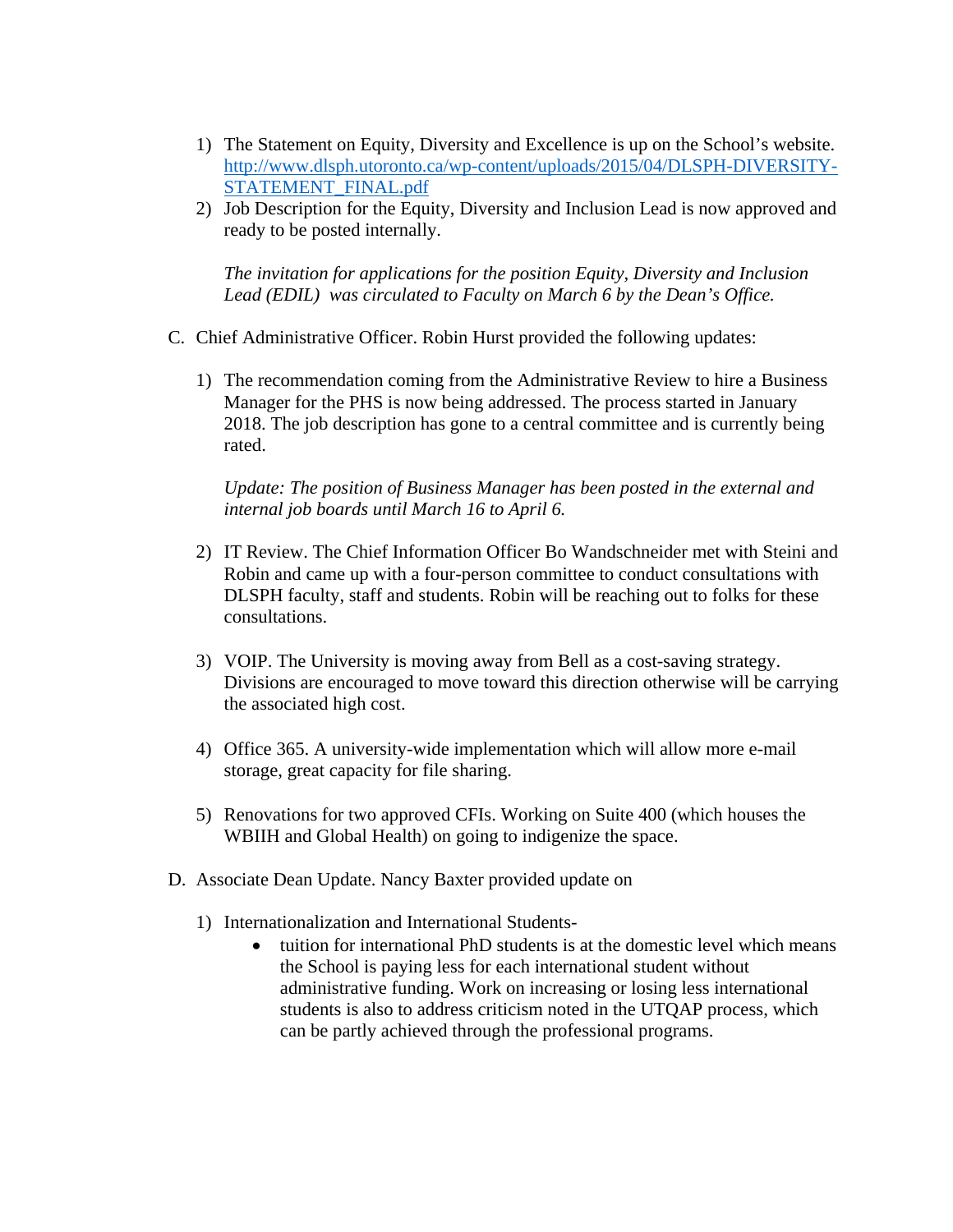- in discussion with Erica Di Ruggiero on ways to increase visibility, how to market international reputation, highlight international representation through visiting international students and fellows.
- 2) Enrollment has increased with 6 additional international PhD students; little bit of growth at the Masters level particularly to meet needs of Indigenous Healthstable; potential growth in programs not funded by the Ministry.
- 3) Capacity building for faculty, staff and students in the Indigenous field. Planning is ongoing for a May 22 lecture with Margo Greenwood (Scholar on Aboriginal Health) which will include a faculty development/student engagement day.
- E. Dean's Update.
	- Call for nominations for an advisory committee for the search and an announcement of the composition of the committee were circulated. A call for feedback is forthcoming. Everyone is encouraged to engage in this activity by giving feedback/comments through an online survey.

*An e-mail from the VP and Provost has been circulated by the Dean's Office on March 9 for this purpose. The Dean's Office also re-issued the announcement of the Advisory Committee on the Dean of DLSPH (PDAD&C #54)* 

- Paul Dalla Lana's first \$20M gift- provided for endowing 4 professorships, a scholarship fund, and some expendable moneys. \$5.5M has been spent. \$14.5M coming in: \$12M of that will endow 3 chairs (competition within existing faculty); Dalla Lana student scholarships; \$2.5M left to deal with the second gift agreement.
- Space. Considering building teaching space as recommended by the Space Committee; looking at costs, HVAC issues in the building.

A possibility that the University may build on the parking lot behind the Bloomberg building. A long-term plan for which Steini would like the School to think about to customize teaching space fit for a Public Health School. Plan to put together a building committee for this purpose and reach out to the community for volunteers.

7. Other Business.

Dionne Gesink spoke about Bill 160 or The Health Sector Payment Transparency Act passed into legislation in November 2017. Dionne Gesink and Terry Sullivan were tasked by Steini to start working on a draft guideline for DLSPH faculty.